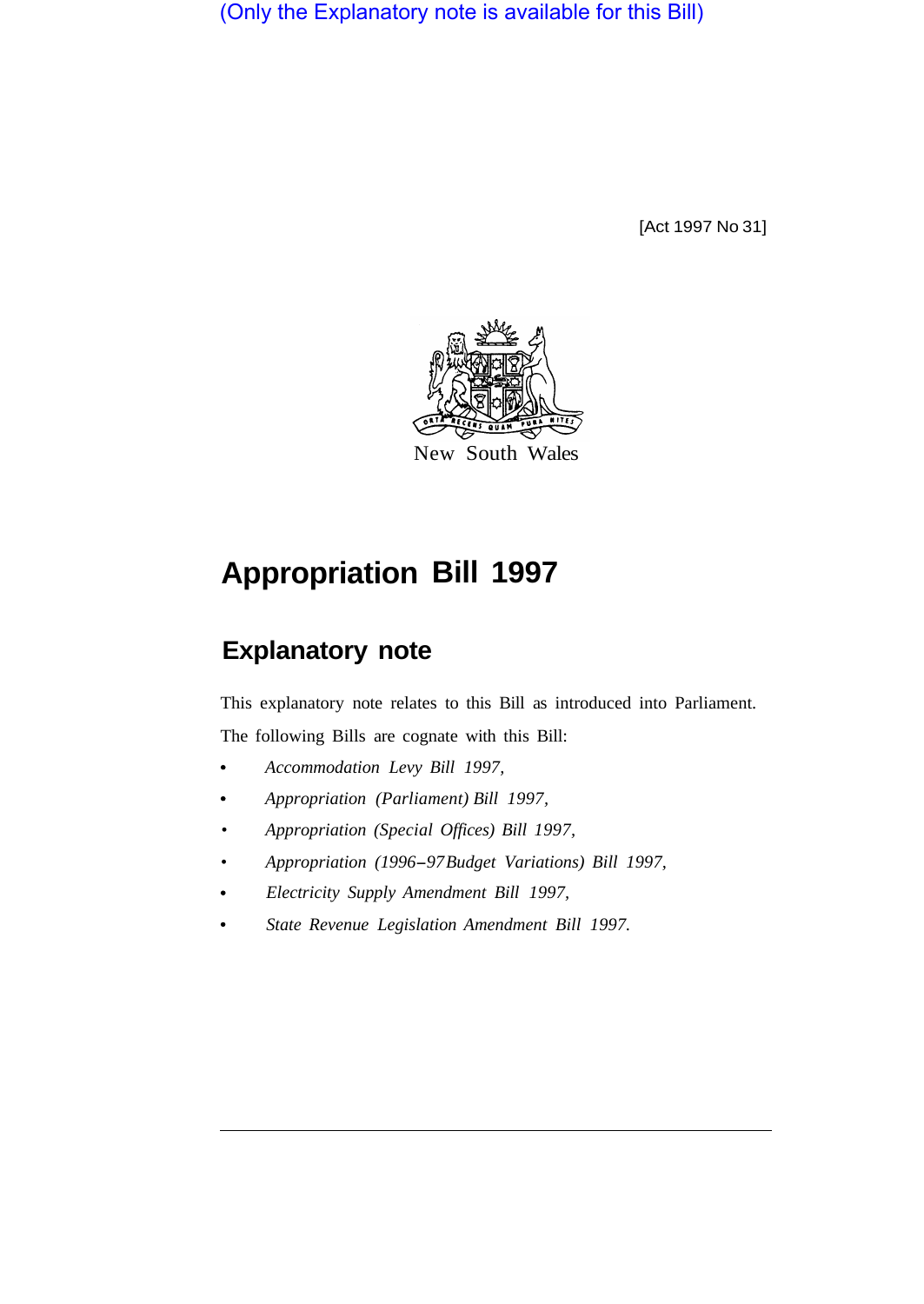Explanatory note

## Overview of Bill

The object of this Bill is to appropriate various sums of money required for the ordinary annual services of the Government (in the Bill referred to as recurrent services) and capital works and services of the Government during the 1997-98 financial year.

The Bill relates to appropriations from the Consolidated Fund—the rincipal account of the Government for Budget Sector transactions. The Consolidated Fund could be considered as the "public purse" and largely comprises receipts from, and payments out of, taxes, fines, some regulatory fees, Commonwealth grants and income from Crown assets.

In addition to allocations from the Consolidated Fund, most Budget Sector agencies would have other sources of moneys available to them. These moneys could arise from user charges, part retention of asset sale proceeds, industry contributions, etc. These are not appropriated by Parliament as they are not in the nature of taxes or other mandatory levies for which a service is not provided in return for payment.

The Budget Papers refer to a number of aggregates, each of which has its own purpose in explaining the financial operations of the Budget Sector. The main Budget Sector aggregates are:

#### **Total Payments:**

Total cash outflows from all sources of funds (with adjustments to remove intra sector transactions, eg where one agency partly funds another's operations or where an agency makes tax payments to Crown receipts). Useful in measuring the total cash resources applied directly to a function of government (eg health, education).

#### **Outlays:**

Total payments less:

- user charges (in the case of current outlays), and
- asset sales and receipt of advances repaid (in the case of capital outlays).

Measures the net cost (on a cash basis) of a service to be met by parties other than by the service recipients.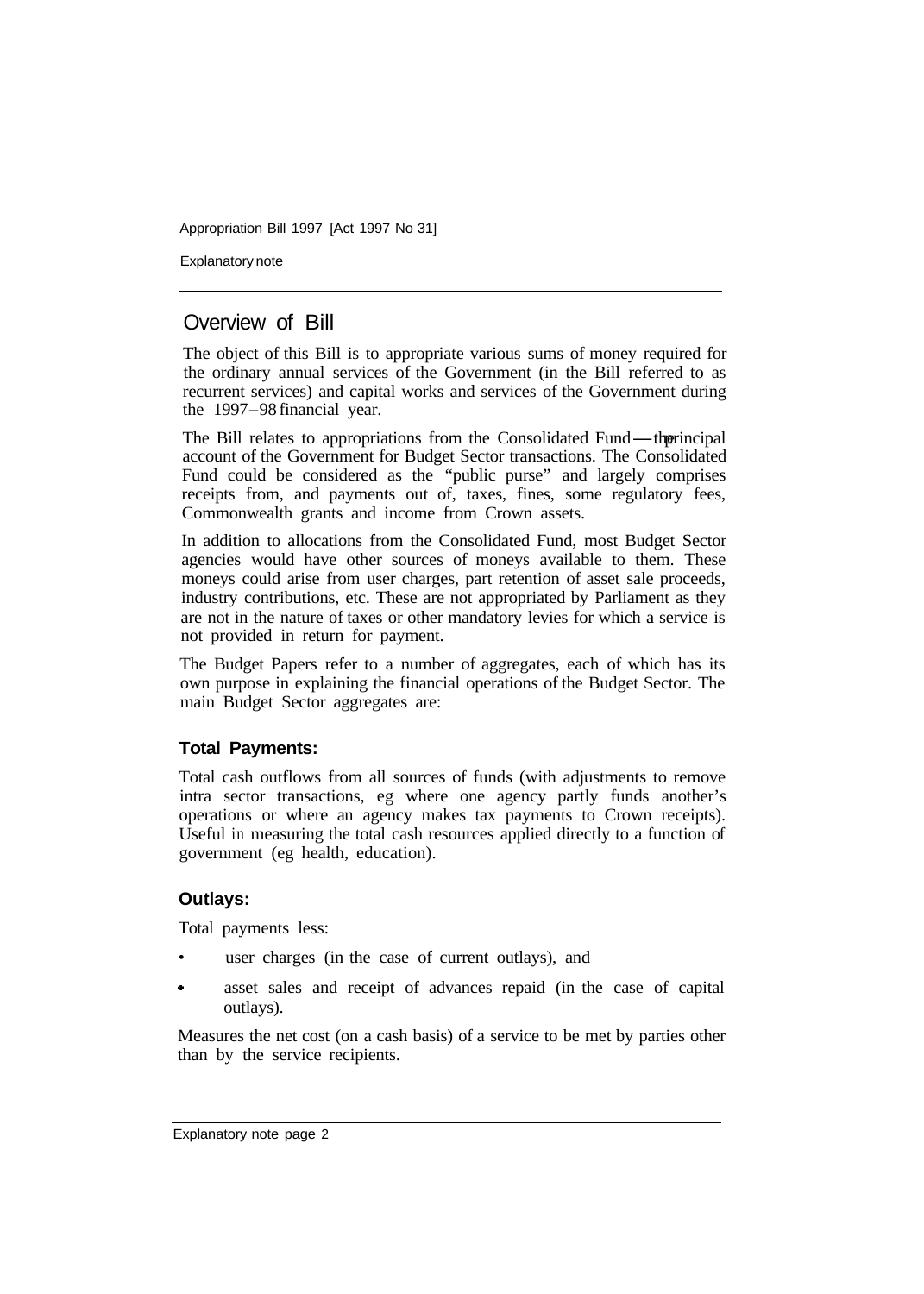Explanatory note

#### **Total Expenses:**

Total amount incurred in the provision of goods and services, regardless of whether a cash payment is made to meet the expense in the same year, in a later year, or at all.

Represents the accrual accounting equivalent of Total Payments.

#### **Net Cost of Services:**

Total expenses less user charges revenue and other revenues retained by agencies (eg donations).

Represents the amount which ultimately has to be funded by the "public purse" in respect of the services provided in the year.

#### **Consolidated Fund Appropriation:**

Outlays plus financing transactions (eg debt repayments) less the use of other funds available to agencies (eg donations, cash balances).

Represents the amount of cash to be provided from the "public purse" in the Budget year.

The relationship between the main Budget Sector aggregates for 1997-98 (in comparison with 1996-97) is shown in the following tables.

The first starts with the total payments figure, showing how this relates to the Consolidated Fund.

The second starts with the total expenses of the Budget, again indicating how this figure relates to the Consolidated Fund appropriation. It should be noted that accrual accounting concepts relate primarily to operating (ie current) transactions rather than capital.

The tables include the financial information relating to the Legislature for which appropriation is to be made under the proposed *Appropriation (Parliament) Act 1997* and to the Ombudsman, State Electoral Office, Independent Commission Against Corruption and Office of the Director of Public Prosecutions for which appropriation is to be made under the proposed *Appropriation (Special Offices) Act 1997.*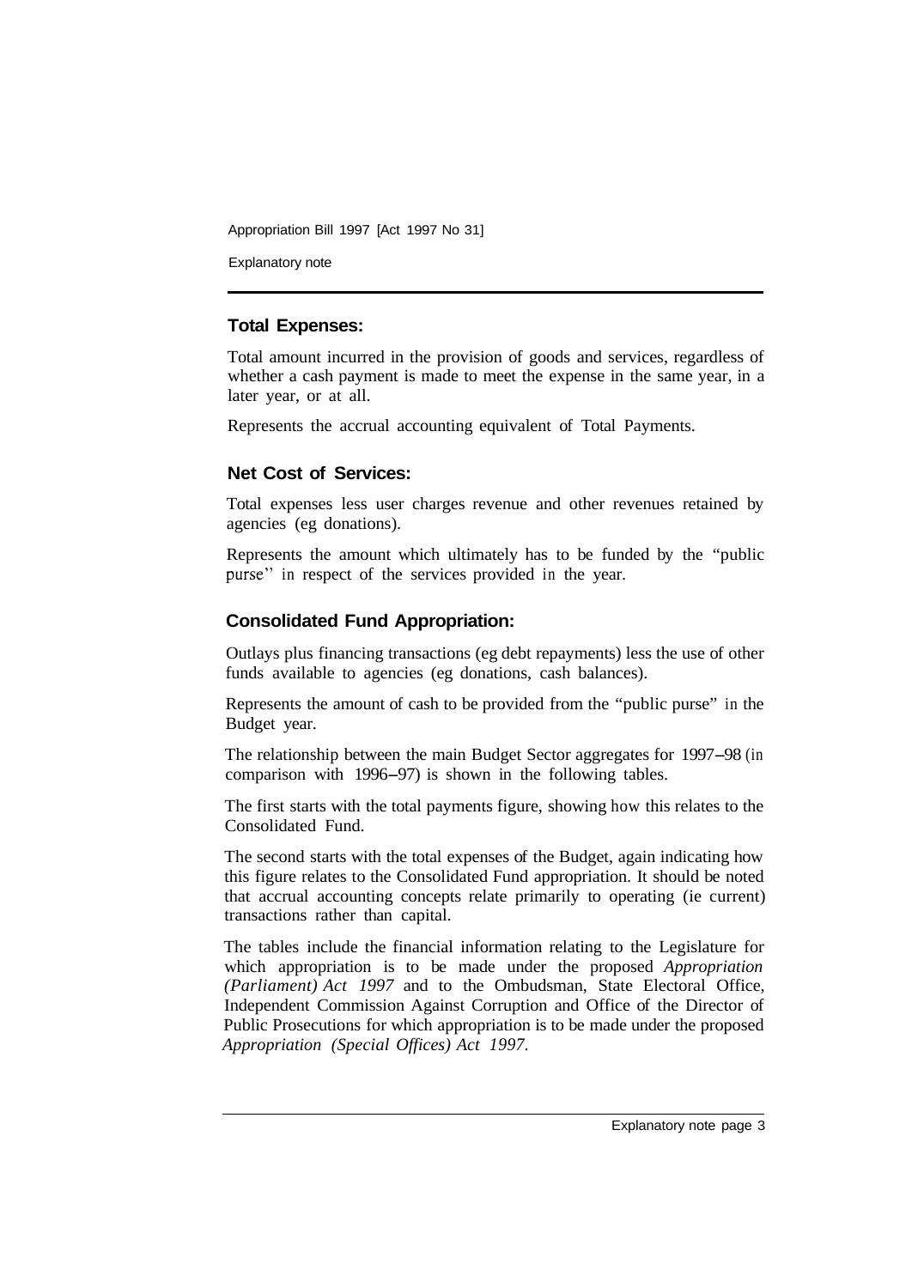Explanatory note

### **Cash Presentation**

|                                                                                   | 1996-97               |                |                | 1997-98               |
|-----------------------------------------------------------------------------------|-----------------------|----------------|----------------|-----------------------|
|                                                                                   | <b>Current</b><br>\$m | Capital<br>\$m | Current<br>\$m | <b>Capital</b><br>\$m |
|                                                                                   |                       |                |                |                       |
| Total Payments (including<br>Treasurer's Advance)                                 | 21,001                | 3,559          | 21,862         | 3,920                 |
| less User Charges                                                                 | 1,304                 | n.a.           | 1,346          | n.a.                  |
| less Advances Repaid to the<br><b>Budget Sector</b>                               | n.a.                  | 596            | n.a.           | 215                   |
| less Asset Sale Proceeds                                                          | n.a.                  | 364            | n.a.           | 322                   |
| equals Outlays                                                                    | 19,697                | 2,599          | 20,516         | 3,383                 |
| plus Advances and Debt Repaid<br>by the Budget Sector                             | n.a.                  | 980            | n.a.           | 600                   |
| plus Advances Repaid to the<br><b>Budget Sector</b>                               |                       | 502            |                | 330                   |
| plus Asset Sales Proceeds not<br>Retained by Agencies                             | n.a.                  | 222            |                | 206                   |
| plus Payments Offset to Tax<br>Revenue                                            | 241                   |                | 244            | $\cdots$              |
| plus Reclassification of Payments<br>to Equate to Accrual Budgeting<br>Principles | 1,257                 | (1,257)        | 1,414          | (1, 414)              |
| plus Reclassifications for<br>Government Finance Statistics<br>Principles         | 54                    | 22             | 19             | 4                     |
| plus Intra Sector Payments                                                        | 981                   | 11             | 1,002          | 11                    |
| plus Agencies' Increase in Cash<br>and Investments (net)                          |                       | 33             | 18             |                       |
| less Other Agency Receipts                                                        | 1,114                 | 30             | 1,030          | 239                   |
| less Agencies' Use of Cash and<br>Investments (net)                               | 96                    | $\ddotsc$      | $\ddotsc$      | 319                   |
| equals Consolidated Fund<br>Appropriation <sup>a</sup>                            | 21,020                | 3,082          | 22,183         | 2,562                 |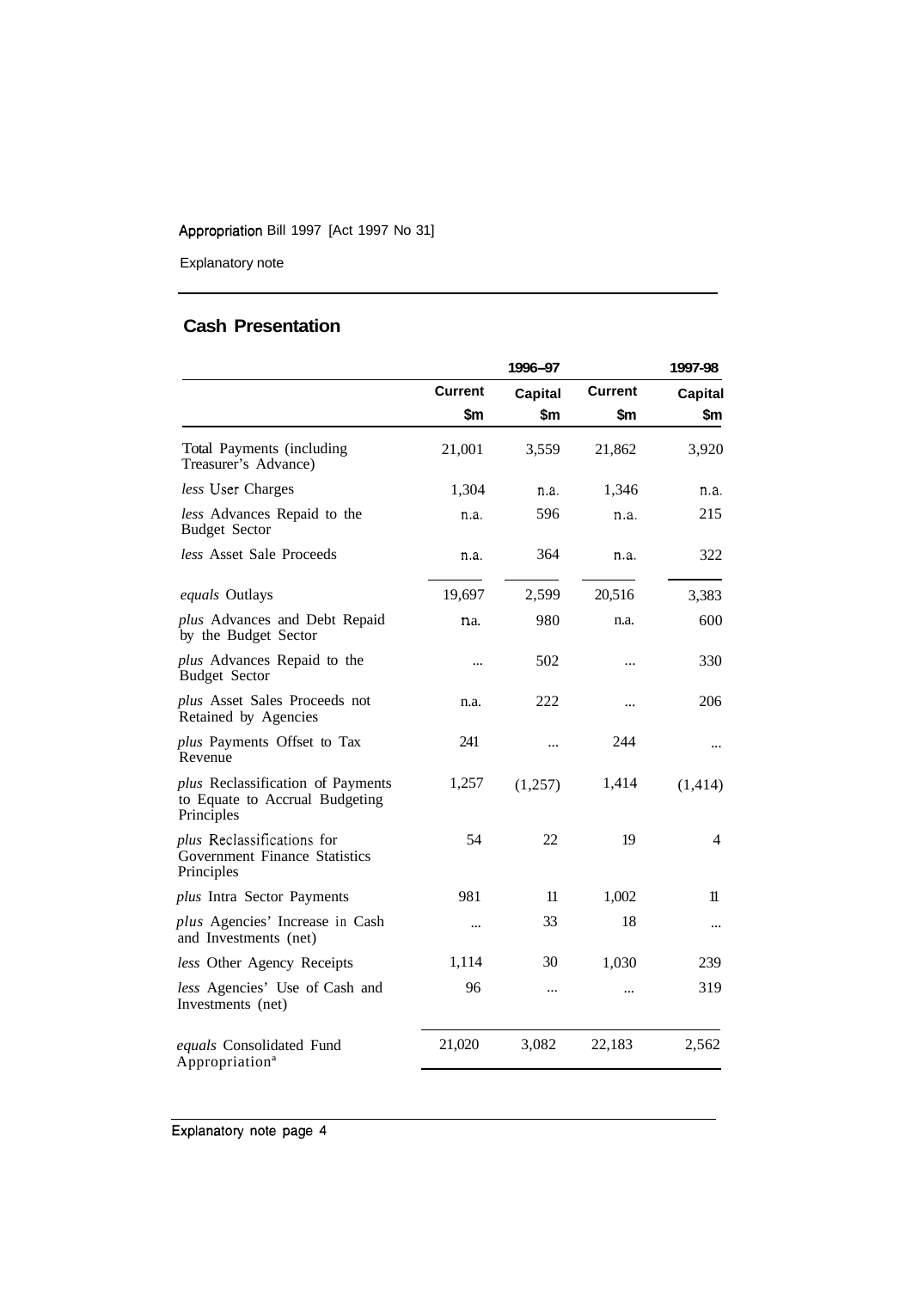Explanatory note

#### **Accrual Presentation**

|                                                           | 1996-97        | 1997-98        |
|-----------------------------------------------------------|----------------|----------------|
|                                                           | <b>Current</b> | <b>Current</b> |
|                                                           | \$m            | \$m            |
| Total Expenses (including Treasurer's<br>Advance)         | 24,439         | 25,377         |
| less Agency User Charges Revenue                          | 1,375          | 1,421          |
| less Other Agency Retained Revenues                       | 1,042          | 976            |
| less Net Gain on Sale of Property, Plant<br>and Equipment | 5              | 3              |
| <i>equals</i> Net Cost of Services                        | 22,017         | 22,977         |
| plus Net Gain on Sale of Property, Plant<br>and Equipment | 5              | 3              |
| plus Increase in Inventories and<br>Prepayments           | 1              |                |
| plus In Kind Revenues                                     | 36             | 34             |
| plus Net Decrease in Accrued Expenses                     | 146            | 136            |
| plus Agencies, Increase in Cash and<br>Investments (net)  |                | 18             |
| less Non-Funded Expenses                                  | 1,051          | 979            |
| less Net Decrease in Accrued Revenues                     | 12             | 3              |
| less Income Received in Advance                           | 26             |                |
| less Net Decrease in Inventories and<br>Prepayments       |                | 3              |
| less Agencies' Use of Cash and<br>Investments (net)       | 96             |                |
| equals Consolidated Fund Appropriation <sup>a</sup>       | 21,020         | 22,183         |

<sup>(</sup> a)lncludes amounts to be appropriated under the *Appropriation (Parliament) Bill 1997*  and the *Appropriation (Special Offices) Bill 1997.*